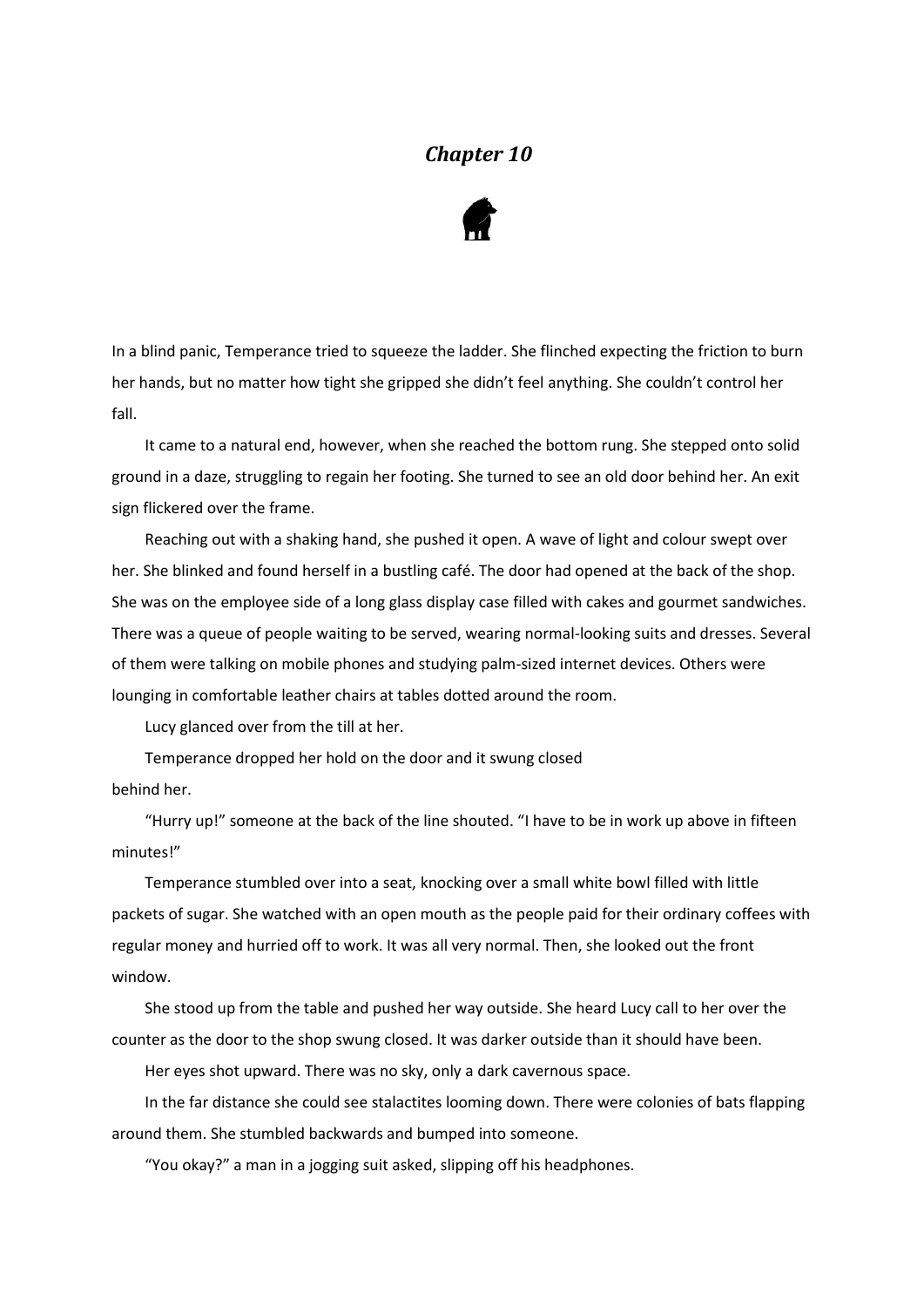She pressed her lips together and nodded, watching him trot away.

The road stretching away from her was like a distorted mirror image of Threadneedle Street. Temperance stared at the buildings. They were carved into the rock face, the tops stretching up into the cavern.

"Temperance!" Alastair shouted, emerging from the shop. The werewolf was right behind him. The two men paused to watch as she jerked her finger mutely at the buildings and the absent sky.

The wizard rubbed his hands over his face, taking a deep breath.

He nodded, struggling to find the right words. "Yes, I'm sure this is a bit of a shock."

"A bit!" she gaped.

"It's nothing to worry about. These buildings are just extensions of the ones up above - they're pretty much the same."

She narrowed her eyes at him.

"Sort of," he amended.

"This place is..."

"Where the faey community do their private, and mundane, business; most of them own the entire building. And a lot run the shops up above as well."

Temperance swallowed. Her head hurt. Was there something beneath Haven too? Perhaps it was a magical bookshop. Her first thought was to look for it and use it to escape back to the safety of her old life.

She rested her hand over her heart, bunching up the fabric of her coat. She took a deep relaxing breath, remembering methods the doctors had taught her to calm down.

She stared around them.

The vast streets were illuminated by tall lamps, flooding the area with artificial sunlight. Some of them were aimed down onto flowerbeds to make them bloom. Even with the massive lights, the darkness still pressed down on them. Shop windows were lit-up and people were going about their everyday routines. They wandered the streets with plastic shopping bags dangling from their fingers; there were even groups of school children.

Temperance had to look again.

They were wearing the same uniform she had worn years ago. In the distance, someone was putting out tables and chairs, setting up a small restaurant.

"People live down here?" She pointed at a large square at the end of the street. The children were skipping down it, laughing and swinging their backpacks. The square broke off into several other roads that led into deep caverns in the distance where people were cycling and strolling. A man on a scooter suddenly beeped at them. Temperance leapt out of his way.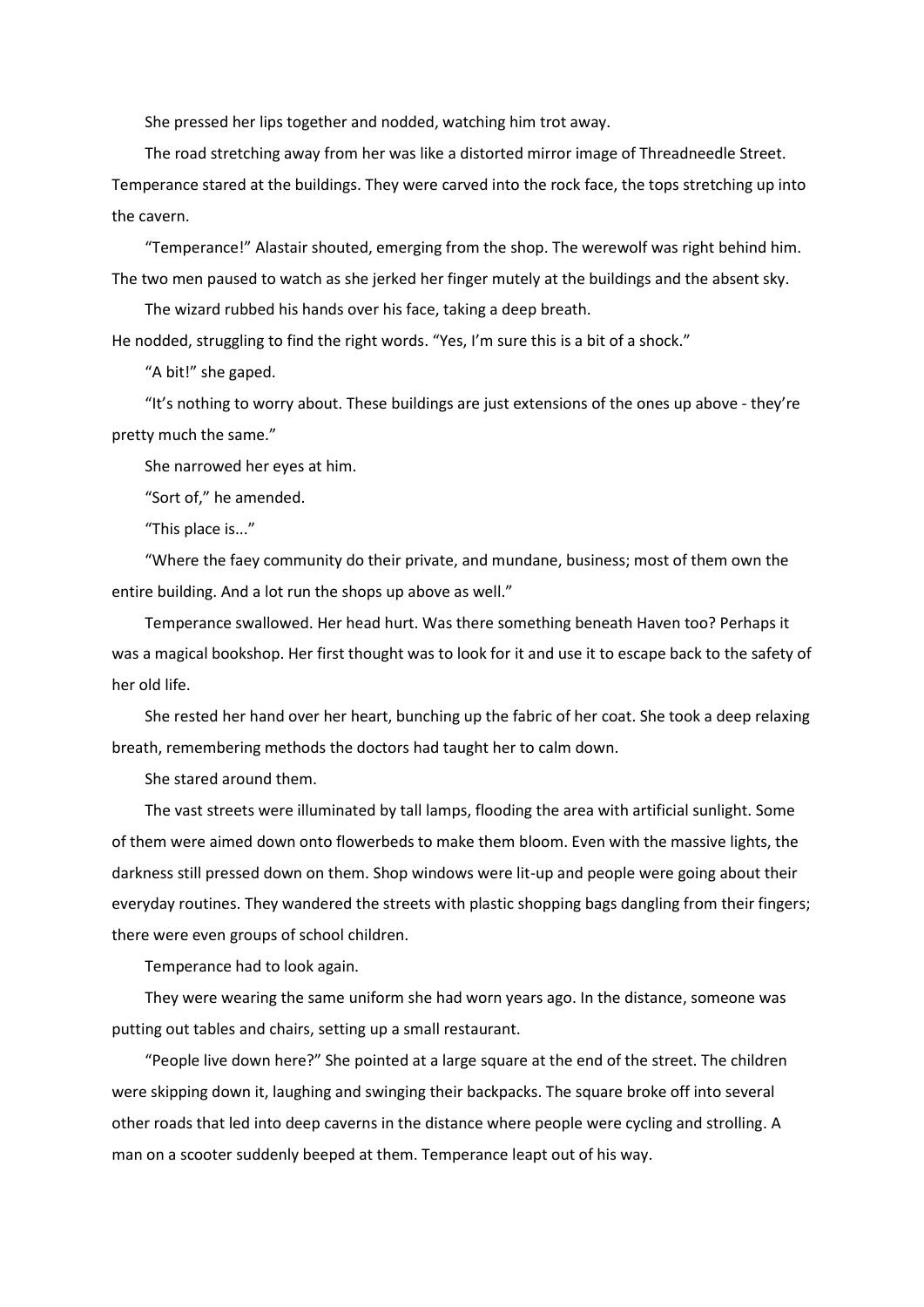"The world up there is as much the faey world as here," Alastair told her pointing up. "But, yes, there are some who have their homes down here."

Temperance gripped her bag, wondering what she'd gotten herself into.

Alastair took her hand. "We'd better find the Harpies Bathhouse."

The further they went, the clearer it became that even if the world above their heads was connected to the world below, it didn't quite match up. The paths weren't the exact same. Temperance knew her way around Carwick, but these new streets made no sense.

The roads were on a tiered slope that led down to a huge underground lake. Alastair brought her towards it. There were houses dotting the shoreline on the far side of the water. Someone had transported massive towering trees into the caves, helping them grow using artificial lights connected to the vast ceiling above. The light streamed down onto the dark water of the lake. Temperance saw people rowing along its black surface.

The wizard pulled her into a shop on one of the side streets.

Temperance glanced back to make sure the werewolf followed them in. She wondered if she might be able to get some information out of him after they cleaned him up.

She blinked until her eyes adjusted to the lack of light inside the shop. A gust of clogging steam enveloped her. The small enclosed space was filled with a grey haze. All of the wooden counters and seats were moist. The walls were covered with dark panels. There were various sized pots with green luscious ferns placed around the room. At the back, a piece of cloth fluttered over an open archway. Beyond it, there was the sound of splashing water. Alastair rang a bell on the counter. The fabric at the back of the room moved and a small woman sashayed out to greet them.

She was striking, with hypnotic blue eyes and snow-white hair. She had it piled high on her head, fixed in place with rainbow coloured ornaments that jingled when she moved. Her cheeks were flushed and damp. Stray strands of hair fell into her face; she looked out of breath as if she had been very busy before they called her.

"Hello," she breathed in a husky voice. Temperance followed the woman's eyes to Alastair. Her tone sounded alluring. It made Temperance wonder what sort of bathhouse it was exactly.

She glided over to them, reaching out to touch Alastair's arm. Temperance stared at her small bird-like figure. She looked delicate, yet she didn't react when Alastair roughly shook off her hold.

"What can I do for you?" the woman asked.

She stepped back around the counter and slid out a laptop. She turned it on and watched the three of them over the screen.

Alastair jerked his thumb at the werewolf. "We're obviously here because of that."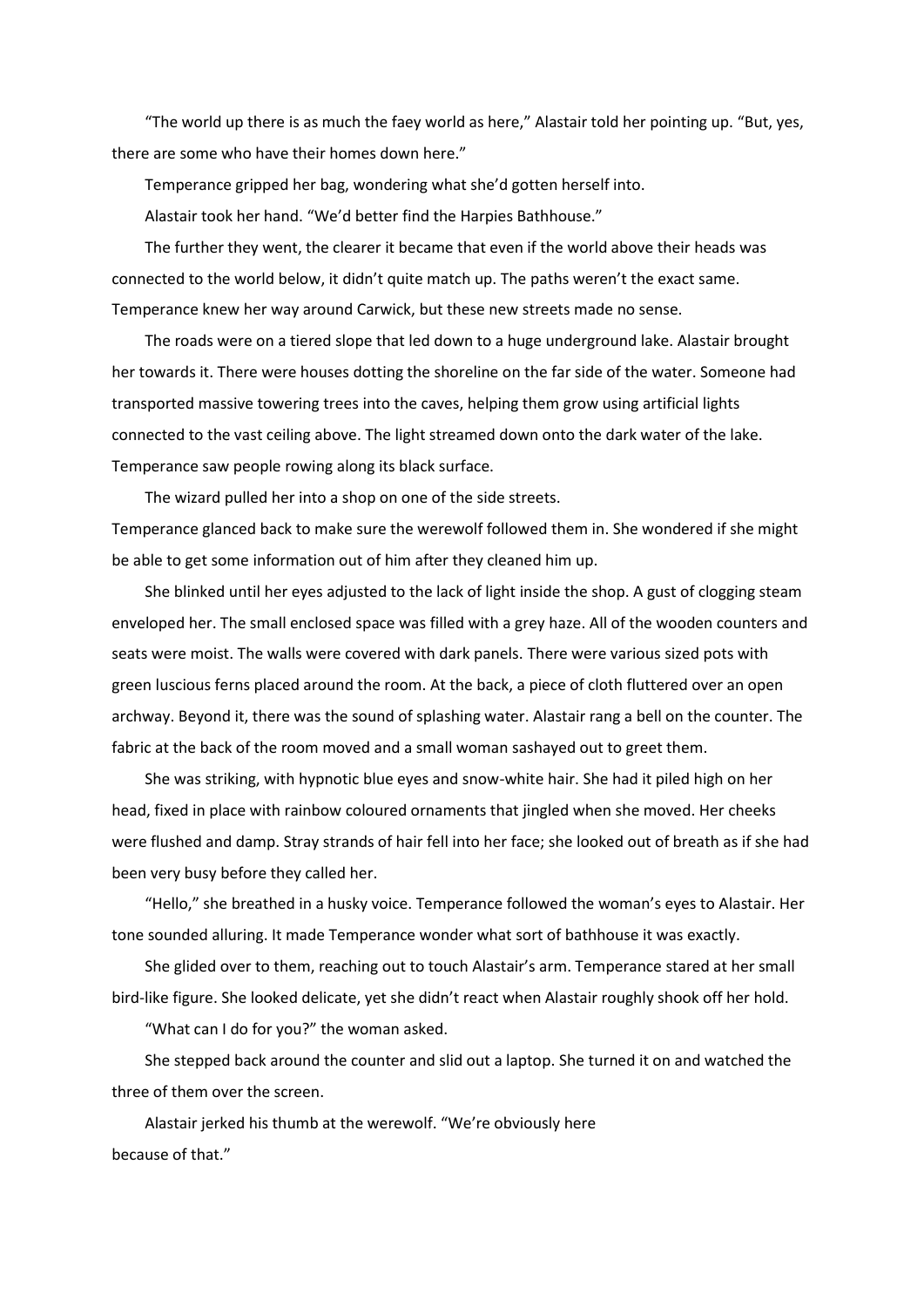The woman's eyes narrowed on the dishevelled man. Her nose wrinkled. "That, sir, is a lot of work."

"It's just a good bath." Temperance folded her arms.

The women held up her hand, using the other to check the computer. "Give us three hours and we will fix him right up." She pointed at the screen. "We've had a cancellation. We can take him straightaway."

She rang the bell. Three women, who could have been her sisters, appeared from behind the curtain. Tittering, they drew the werewolf inside with them. He went willingly enough.

"What are you going to do with him?" Temperance asked.

"Everything. You'll see in three hours," the woman said. "It'll be expensive though."

Alastair rolled his shoulders. "Fine, can my friend wait here?"

"Friend…" The woman smiled and slid her eyes to Temperance. "As you like."

She slapped the laptop closed and put it under the counter. Stepping out she took Temperance's hand, leading her to an alcove where she could sit. There was a table with colourful magazines on it. She recognised the glossy covers. The woman slipped back behind the curtain.

Alastair sat down beside Temperance. He cleared his throat. "I'm sorry. Winthrop was right; you never should have been brought into this."

"Can't be helped," Temperance shrugged.

"I'll fix everything, nothing will happen to you. You have my

word," he said.

He leaned forward; his expression intense. She couldn't look away. He seemed too close. All of a sudden the booth felt very intimate. Swallowing, she turned away with a nod to show she believed him.

"What are you going to do once this is cleared up? Are you going to go back to the wizards?" she asked. She didn't think he could return to them, not when they hadn't believed his innocence in the slightest. They had more or less disowned him.

The question unnerved him. His dark eyes darted from side-to-side. He drew a hand through his hair, tousling it.

"Honestly, I don't know."

She let out an apologetic sigh, hating that she had brought up the painful subject. "You could go back to university? We still have that occult class to attend right?"

He froze.

Temperance's cheeks flushed. She bit her lip, it sounded like she was asking him to stay with her. She took up one of the magazines and ducked behind it.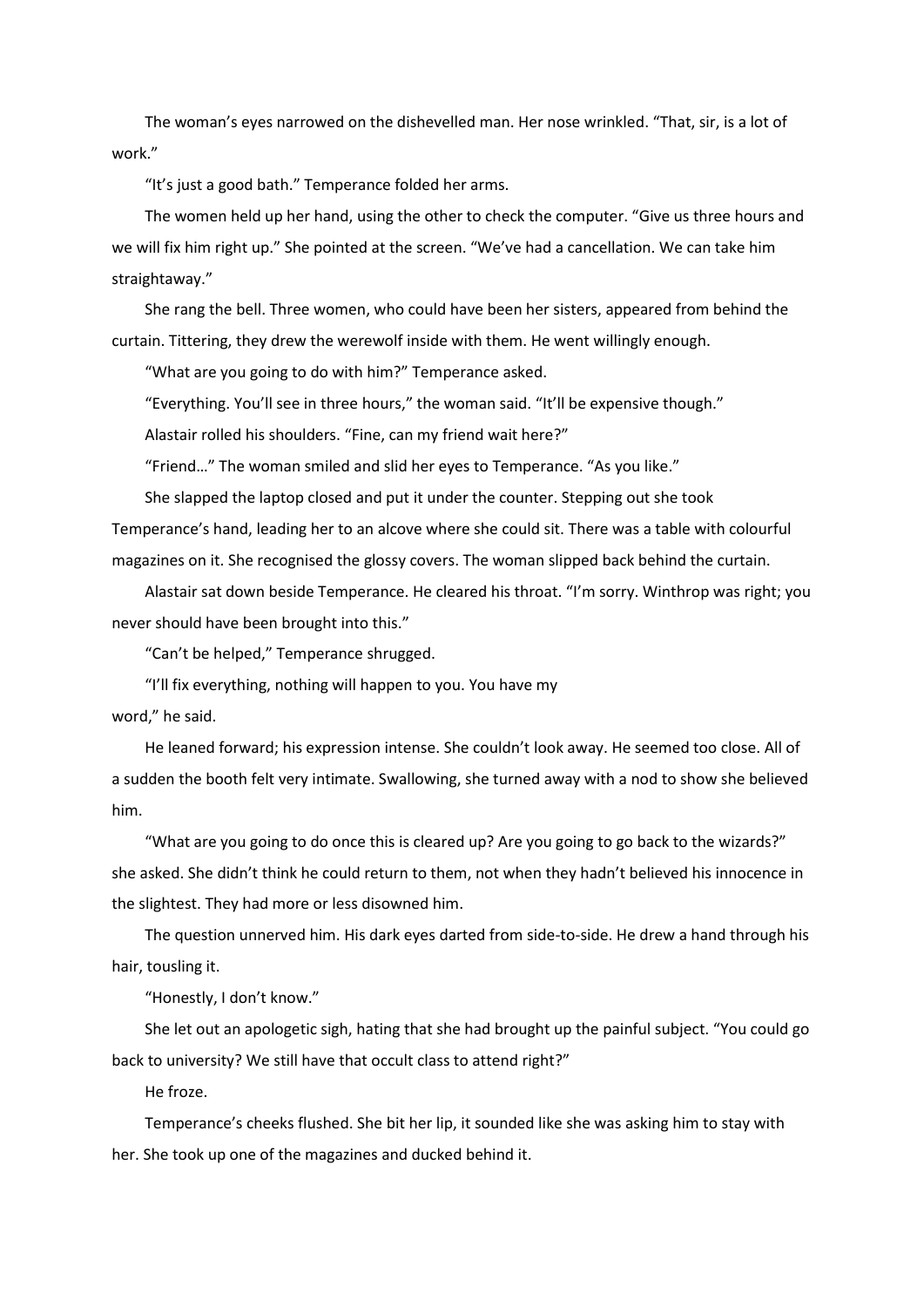He glanced at her out of the corner of his eyes. "You're lucky, you know."

"How so?" she asked, arching an eyebrow at him. She didn't feel lucky.

"You have a family to go back to and they're really good people."

They stared at each other.

Temperance swallowed. "Don't you have other family?"

"I don't know anything about my father or his people. Cyprian hated him. All I know is that he's dead."

"I'm sorry," she whispered.

Her heart sped up; her palms were sweaty. She struggled to think of something, staring at the garish pages in her hands.

"I have to go and set up a meeting. It may take me some time. It would be safer if you stayed here. Though, you could come with me… if -"

"No it's okay," Temperance cut in, still using the magazine as a shield. "I'll stay here."

He coughed and straightened in his seat. His leg brushed against hers as he stood. "Right, yeah, it's better if you stay here anyway. Keep an eye on him," he amended.

"Yeah…" She tried to subdue the part of her that regretted her hasty response.

"I'll be back as quick as I can."

Temperance nodded, only looking up when she heard the door click closed.

"He's a very strapping man," the woman called as she swept back into the front of the shop. "A wizard?"

"No," Temperance replied in a calm voice. She wasn't going to get caught out by anyone. She met the woman's pale eyes. "He's one of Winthrop White's people."

"That explains it then," the woman grinned. "Would you like some tea?"

"Yes please," Temperance smiled back at her.

The hostess glided away, returning a few minutes later with a tray in her hands. She put the cup down with a bowl of sugar and a milk jug.

"He's very dashing…very strong." Her hands flexed around the tray. "How did you find him? Mr White's people are hard to pin down."

"He's a friend," Temperance said, staring up at her.

"*Friend*," the woman said, with a slow laugh. "I see."

She headed back inside. Temperance heard the girls giggling. The Harpies Bathhouse was

starting to remind her of her own kitchen during the winter solstice.

She tossed the magazine aside.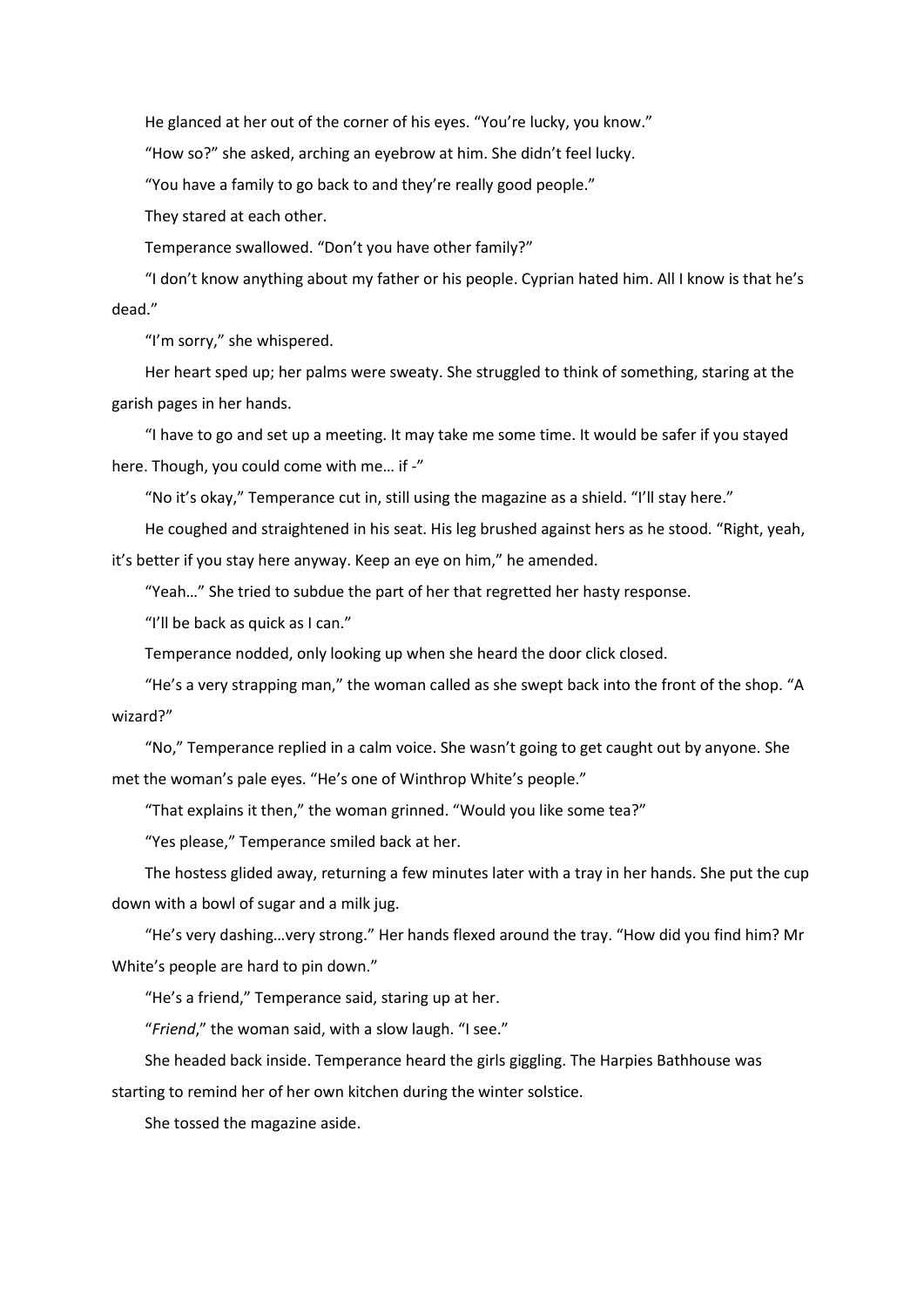She itched to go home and see her parents. Make sure that they were safe. At least their memories would have been changed by the Assembly until the whole mess was resolved. If they weren't, she didn't know what Pratchett and Adora might do.

She squirmed in her seat. Her disappearance and Cyprian's death could trigger a breakdown in her father.

She rubbed her eyes and pushed the tea aside. She was paranoid that there might be something in it. Leaning back in her alcove, she stared up at the stained ceiling.

She heard a pair of disjointed voices close by.

"-inthal experiment, I'm sure of it."

"Wasn't the wizard, Bloodworth, involved in that?"

"Yes!"

There was a sharp shushing noise. Temperance ignored them. Instead she rolled onto her side, feeling exhausted. She was nudged awake, what felt like moments later.

"He's finished!"

Temperance sat up with a muffled yawn. She blinked at the man in

front of her. Three women were clinging to him, finding any reason they could to touch him.

"That couldn't be…"

She jumped to her feet, staring at his golden eyes.

They really had done *everything* to him. She wondered how. He no longer looked malnourished; his build was lean and strong. His tattered clothes had been repaired. He now wore a rich velvet jacket that buttoned across his broad chest. They had cut his hair back short and shaved him clean. Before it had been impossible to place an age on him; now it was clear he was in his mid-twenties. He was as handsome as Alastair and he was very much aware of it. His eyes shone with a smug confidence.

"He was a lot calmer before your friend left," one of the women remarked. "But he seems much better now he's near you."

"Did he say anything?" Temperance asked, meeting his warm eyes. "What's your name?"

He didn't say a word. It had been too much to hope for.

The door to the shop swung open. Alastair stepped inside looking a little bedraggled. He paused when he saw the werewolf. The two men stared at each other; Temperance had to clap her hands before the wizard would look away.

"You really did everything," he muttered.

The woman who had served them stepped over to the counter and Alastair handed her a wad of notes.